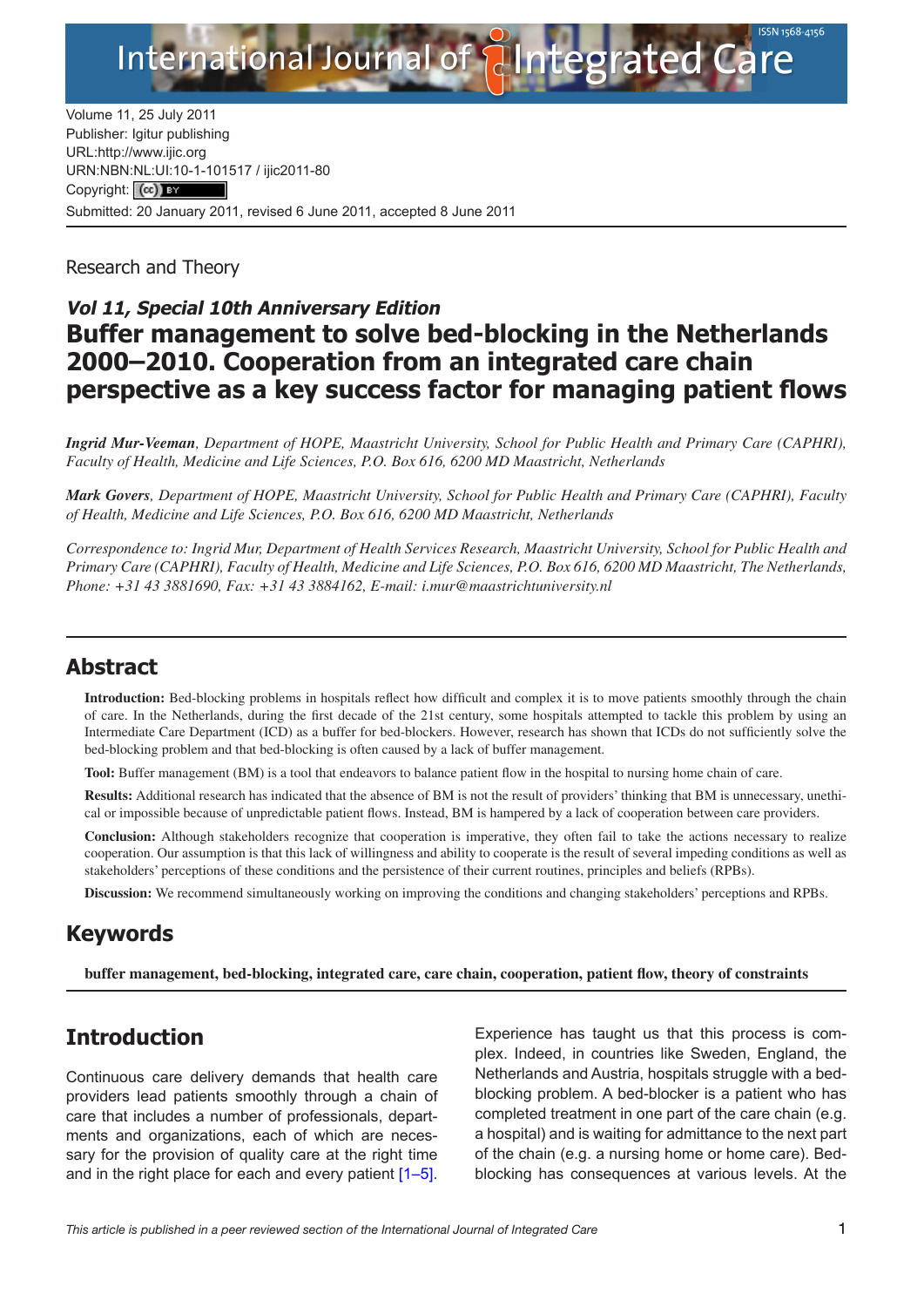micro level, it increases waiting time for new patients. At the macro level, it impacts health care costs as an occupied bed in a hospital is more expensive than an occupied bed in a nursing home or, alternatively, an occupied bed at home.

Hospitals have attempted to tackle the bed-blocking problem by setting up departments or areas that handle bed-blockers. In Austria, these are called After Care Areas [\[6\]](#page-7-0). In the Netherlands, where in 2006 6.1% of all hospital days were bed-blocking days, Intermediate Care Departments (ICD) have been established [\[7–10](#page-7-0)]. An ICD is a nursing department—usually situated in the hospital building—that functions as a buffer when the hospital is over its capacity. It essentially controls the amount of patients admitted to the hospital. Earlier in the millennium, approximately 40% of Dutch hospitals had an ICD. Initially, the establishment of ICDs appeared to be a promising and effective solution to bed-blocking. In fact, between 1999 and 2002, the total number of bed blocking days in hospitals with an ICD decreased by 30% while hospitals without an ICD saw a decrease of only 15% [\[8\]](#page-7-0). However, with the establishment of ICDs, another problem arose, namely queues for admission to the ICDs. This occurred in more than half of all ICD hospitals (56%). Although the average waiting time and the size of the queue had decreased between 2003 and 2006 from 11 to 8 days and from 8 to 7 patients, respectively, the queue remained [[7](#page-7-0), [9](#page-7-0)]. In essence, the solution (i.e. ICDs) generated the same problem it was meant to solve (i.e. waiting times and bed-blocking). Clearly, ICDs have failed to solve the bed-blocking problem. Previously, we explained that this was likely caused by a lack of buffer management (BM), a tool that endeavors to balance patient flow in the hospital to nursing home chain of care. We hypothesized that BM was not applied by health care professionals and management because of a number of negative beliefs regarding BM. We further concluded that BM is indeed the most promising way for increas-ing the effectiveness of buffering [\[8\]](#page-7-0). However, we must question whether our assumption that providers and managers hold negative beliefs about BM is correct. We are also interested in what can be done to make BM more feasible in health care settings.

With this in mind, this paper seeks to firstly explain the theory of BM and then discuss the tenability of our previous assumptions given the results of (explorative) research recently conducted.

## **The theory of buffer management**

BM builds upon the theory of constraints 'drum-buffer-rope' [\[11–](#page-7-0)[17\]](#page-8-0). It aims to maximize the throughput in the chain by firstly identifying impeding factors or

constraints and then taking measures to manage them properly. Constraints can be identified by analyzing the sub-processes of the (patient) flow in the chain. The most impeding factor is called the system's bottleneck. Because all sub-processes are linked to one other, the bottleneck determines the flow of the entire process and thus requires immediate and appropriate attention. In identifying the bottleneck, the entire chain should be taken into account. When the bottleneck is found, the 'drum-buffer-rope' method is used to balance the patient flow in the whole chain. In the Dutch hospital to nursing home or home care chain of care, the patient flow into the nursing home is the bottleneck [\[7](#page-7-0), [9\]](#page-7-0). The 'drum-buffer-rope' method prescribes determining how many patients should be admitted to the hospital as well as the throughput from the hospital to the nursing home via the ICD using a so-called rope. When the buffer overflows, the rope, which is an information stream, closes the hospital doors for potential (elective) buffer patients, which are mainly patients with mobility problems, rehabilitation needs or cardiovascular problems [\[7](#page-7-0), [9\]](#page-7-0). This procedure is illustrated in [Figure 1](#page-2-0), which displays three situations: the chain with no buffer (situation A), the chain with a buffer but without BM (situation B) and the chain with a buffer and BM (situation C).

Correct execution of BM requires that the following prerequisites for successful BM be taken into account [[13](#page-7-0), [18\]](#page-8-0):

- In order to balance the flow, the entire process including its sub-processes must be considered.
- Total flow can only be effectively increased by increasing the flow in the bottleneck.
- In order to prevent queues, the buffer needs free space to absorb fluctuations which are most frequently caused by non-elective patients. A maximum occupancy of 70% is considered acceptable.
- The use of a rope to adjust the input rate at the beginning of the process is necessary to prevent overflow in the sub-processes.

In practice, the buffer is often used incorrectly. The abovementioned prerequisites for effective BM are infrequently considered and the rope is rarely used. Another misconception is that if the sub-processes are optimized, the flow of the entire process will increase. This is not the case. In fact, this leads to an unbalanced flow because the flow is determined by the bottleneck. With respect to bed-blocking, what will happen is the following: because patient flow in nursing homes is lower than patient flow in hospitals and because fluctuations at the entrance cannot be absorbed, in the absence of BM, the ICD will overflow. As mentioned earlier, a queue will form. This will result in bed blockers in the hospital (bb) who are waiting to be trans-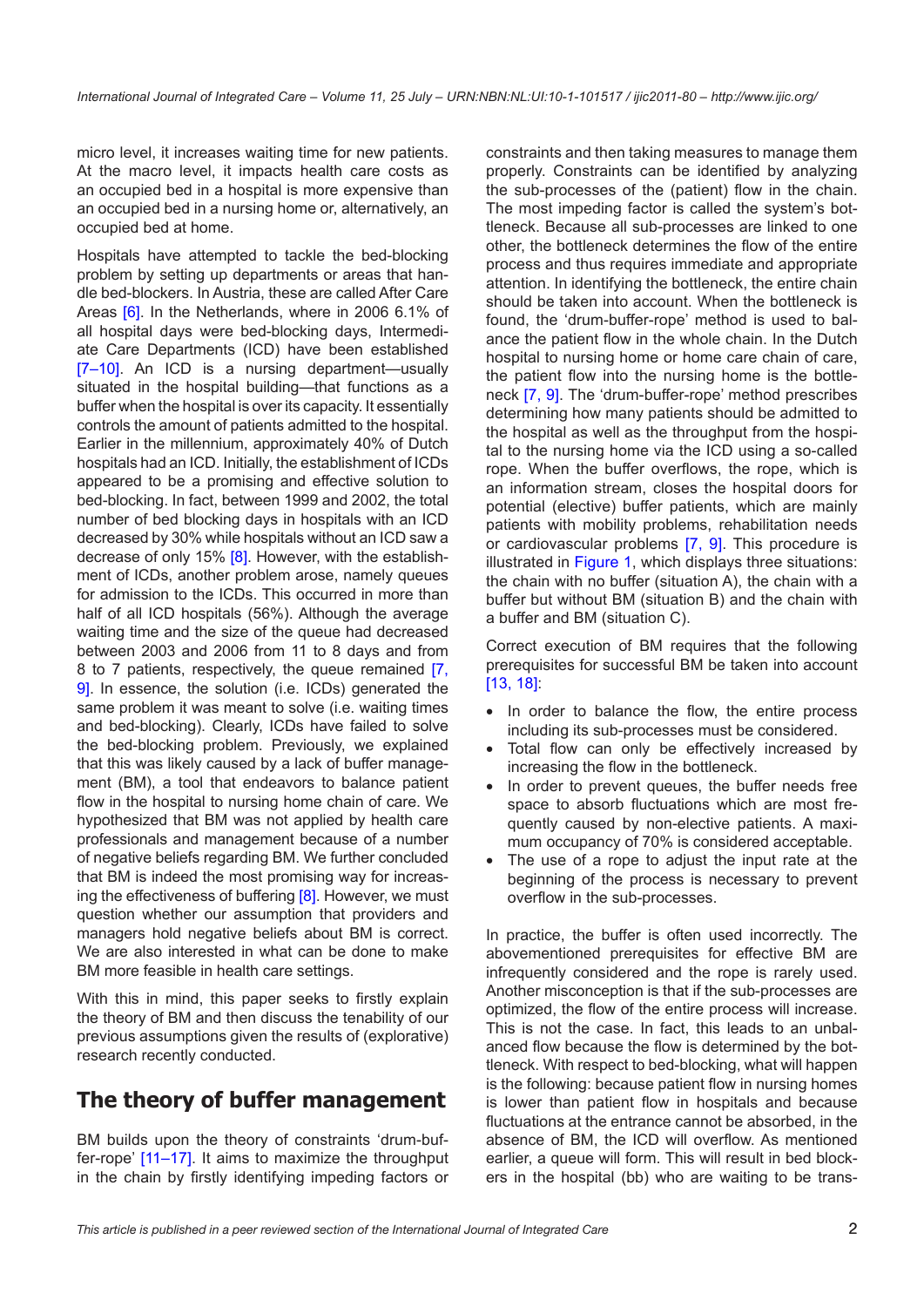<span id="page-2-0"></span>

Figure 1. No buffer (situation A), a buffer without buffer management (situation B) and a buffer with buffer management (situation C); bb, bed blocker; Q, queue.

ferred to the ICD. Subsequently, a queue for hospital admittance will form  $(Q)$  [[7](#page-7-0)]. This is illustrated as situation B in Figure 1.

Although this appears to be pretty straightforward, the problem of bed-blocking nonetheless remains. It is thus important to better understand why care providers involved fail to fulfill the abovementioned prerequisites. One possible explanation is that management and professionals in hospitals and/or nursing homes hold one or more negative beliefs about BM. We have previously provided objections to these beliefs [\[8\]](#page-7-0). The beliefs and our objections are:

#### 1. *Buffer management is unnecessary*.

The argument is that BM is unnecessary when discharge management is a sufficient and more manageable alternative [cf. [19](#page-8-0)–[24](#page-8-0)]. However, discharge management does not balance patient flow nor does it establish a figurative tap to prevent additional patients per time unit from entering the chain when upstream capacity is limited. Although discharge management, when used effectively, is a helpful coordination tool, research has indicated that discharge management has many problems with respect to, among other things, communication and information exchange [\[25\]](#page-8-0).

#### 2. *Patient arrivals are unpredictable*.

The argument is that fluctuations in patient flow with respect to the frequency and intensity of patient arrivals cannot be predicted. We disagree. Patient flow is predictable when elective and non-elective admissions are distinguished from one another [cf. [26–28\]](#page-8-0). Additionally, although it might not be possible to predict the exact number of emergent arrivals per day, the size of emergent demand generally appears to be quite stable and predictable over time. As such, we contend that the required size of the departments and buffer can be defined.

#### 3. *Buffer management is unethical*.

The argument is that putting a figurative tap on patient flows is ethically unacceptable as it implies the refusal of some patients [cf. [29\]](#page-8-0). We ask whether it is safe and ethically acceptable to treat (elective) patients without knowing if they can be nursed and cared for afterwards [cf. [30](#page-8-0)]. Apparently, it is impossible to provide accessible high quality care that is tailored to the needs of the patient [\[31\]](#page-8-0). We contend that we must be aware of this dilemma and subsequently take conscious clinical and political decisions.

#### 4. *Care organizations are unwilling to cooperate*.

Cooperation between care providers using a chain perspective is necessary in order to maintain the delicate balance in the chain. Previous research has indicated that care organizations are often unwilling to cooperate [\[5,](#page-7-0) [32](#page-8-0)] thus supporting this argument against BM. However, we contend that the current trend in many European countries actually demonstrates an increased awareness of the importance of cooperation among most care providers [[5](#page-7-0), [33](#page-8-0), [34\]](#page-8-0).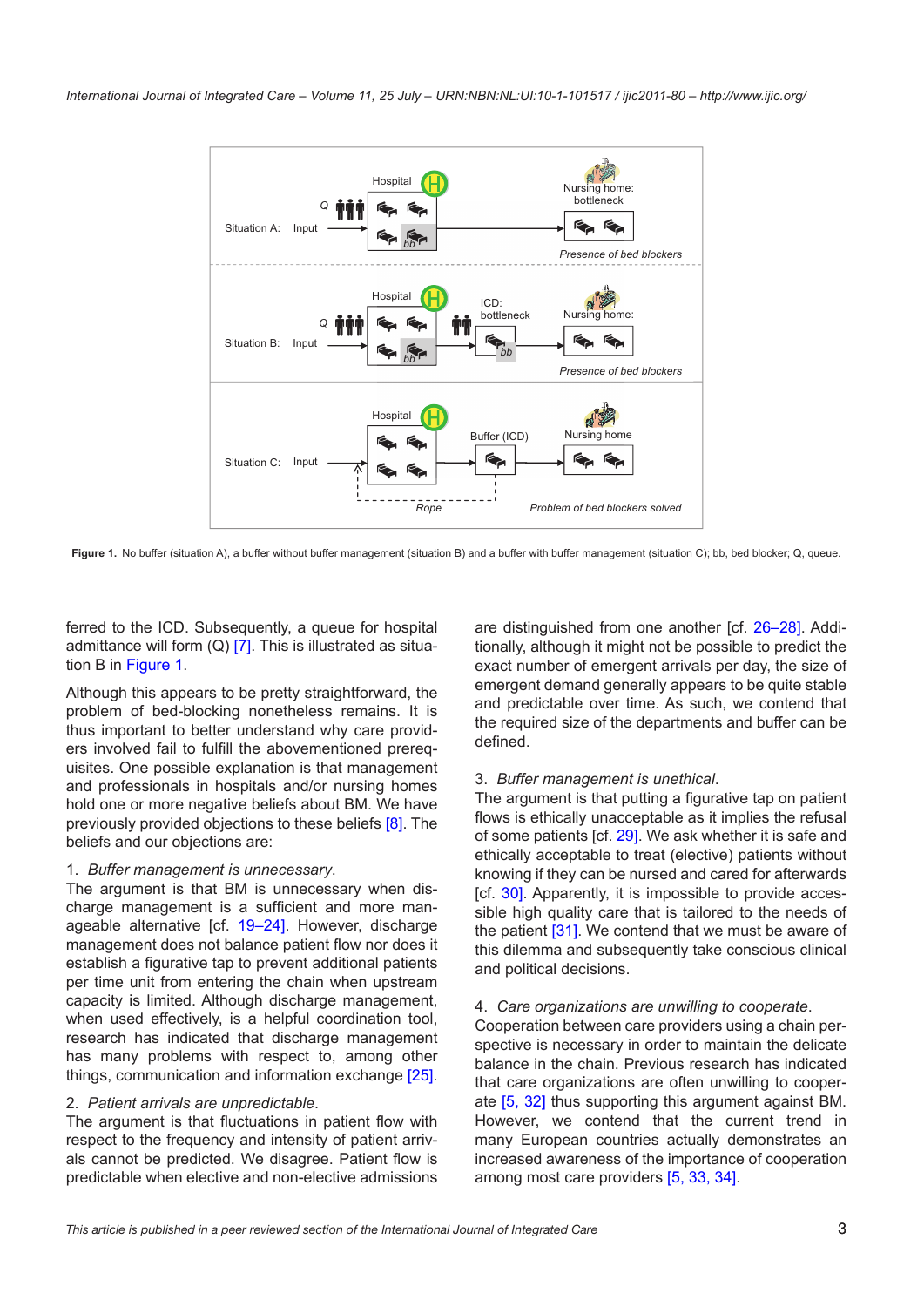# **Investigating the tenability of the objections: methods and results**

Van Hartingsveldt [[7](#page-7-0)] conducted three small case studies to further explore care providers' beliefs about BM (regarding both the sub-processes and the chain as a whole) and to investigate whether or not providers held the four negative beliefs about BM as we assumed. The case studies were derived from qualitative data gathered in a larger mixed methods research project, using questionnaires and interviews with top-managers that addressed the availability of ICDs in all Dutch hospitals and their functioning in terms of patient flows, waiting times, manpower, task division and responsibilities. The data gathered in 2006 were compared with data from a similar study conducted in 2003 [[9](#page-7-0)] in order to determine if things had changed over the years. The ICDs selected for the case studies differed with respect to their quantitative outcomes. One case study was conducted with an ICD that had an average outcome, another with an ICD that had a lower than average outcome and yet another with an ICD that had a higher than average outcome. In each case study, an in-depth interview was conducted with ICD executives using a structured interview protocol. The managers of the selected ICDs were interviewed and asked to mention two additional interview candidates, one that is responsible for referring patients to the ICD and one that is responsible for admitting patients to nursing homes. Consequently, in each case study, three people with different work positions were interviewed. In total, nine interviews were conducted. The interviews were tape-recorded and transcribed verbatim. Hermeneutic and narrative approaches were applied in the analyses. Based on the assumption that respondents' answers derive meaning from the whole and the whole derives meaning from the parts, the interviews were read and reread in an effort to develop a comprehen-sive understanding of the data [\[7\]](#page-7-0).

The interview data showed the following:

- 1. All respondents considered the hospital, the ICD and the nursing home to be separate links in the care chain. In their view, the organizations are independent. Meetings that aimed to enable optimal patient flow and that included representatives of the three organizations failed to discuss whether equal numbers of patients were being admitted and discharged from the ICD.
- 2. Because ICDs are financed according to how many beds are occupied, it is not surprising that ICD respondents emphasized striving for a 100% occupancy rate in order to gain sufficient funding. This was also illustrated by the following citations: "We

celebrated the moment that our department was fully occupied"; "Currently we have an occupancy rate of 70%. I am therefore searching for patients to stay in the ICD so that I can reach my production target."

- 3. All ICD and nursing home respondents said that they did not have any information regarding planned patient referrals from nursing departments and ICDs, respectively. This was confirmed by respondents from nursing departments referring to ICDs and respondents from ICDs referring to nursing homes.
- 4. One nursing home respondent said that she did not benefit from investing energy into the facilitation of patient flow from the ICD to the nursing home as "the number of patients being admitted to nursing homes is already high enough to fill all the nursing home beds".
- 5. All respondents shared objections to the contention that BM is unnecessary. They were aware that management is necessary. However, they emphasized that the current financial structures inhibit the application of BM. More specifically, they indicated that insurers do not reimburse empty beds.
- 6. All respondents did not agree with the contention that patient flows are unpredictable and that this serves as an inhibitor to BM. They, in fact, claimed that health care providers always have to deal with unpredictability.
- 7. None of the respondents felt that BM is unethical. They indicated that patient refusal is simply part of daily practice in health care. According to one ICD respondent: "Also here at the ICD, we are sometimes fully occupied. Even the hospital and the emergency department are sometimes full. Then you have to refuse patients. That's just how it is in practice."
- 8. All respondents indicated that cooperation is necessary in order to enable optimal patient flow and in order to reduce the number of bed-blockers.

At first sight, the interview data suggest that our previous assumption that health care providers and management hold negative beliefs about BM is incorrect. For, they broadly supported the necessity and feasibility of BM [cf. [5–7\]](#page-7-0). In practice, however, they do not apply the BM solution and they do not cooperate as is needed for BM application. For, although respondents *said* that cooperation is most valuable and necessary [cf. [8](#page-7-0)], they *acted* in ways that were inconsistent with this claim. They failed to share information with one another; they failed to provide feedback about patient flows to one another; and they sought to meet the interests of their own department or organization (e.g. acquiring maximum funding) before considering the interests of the total chain and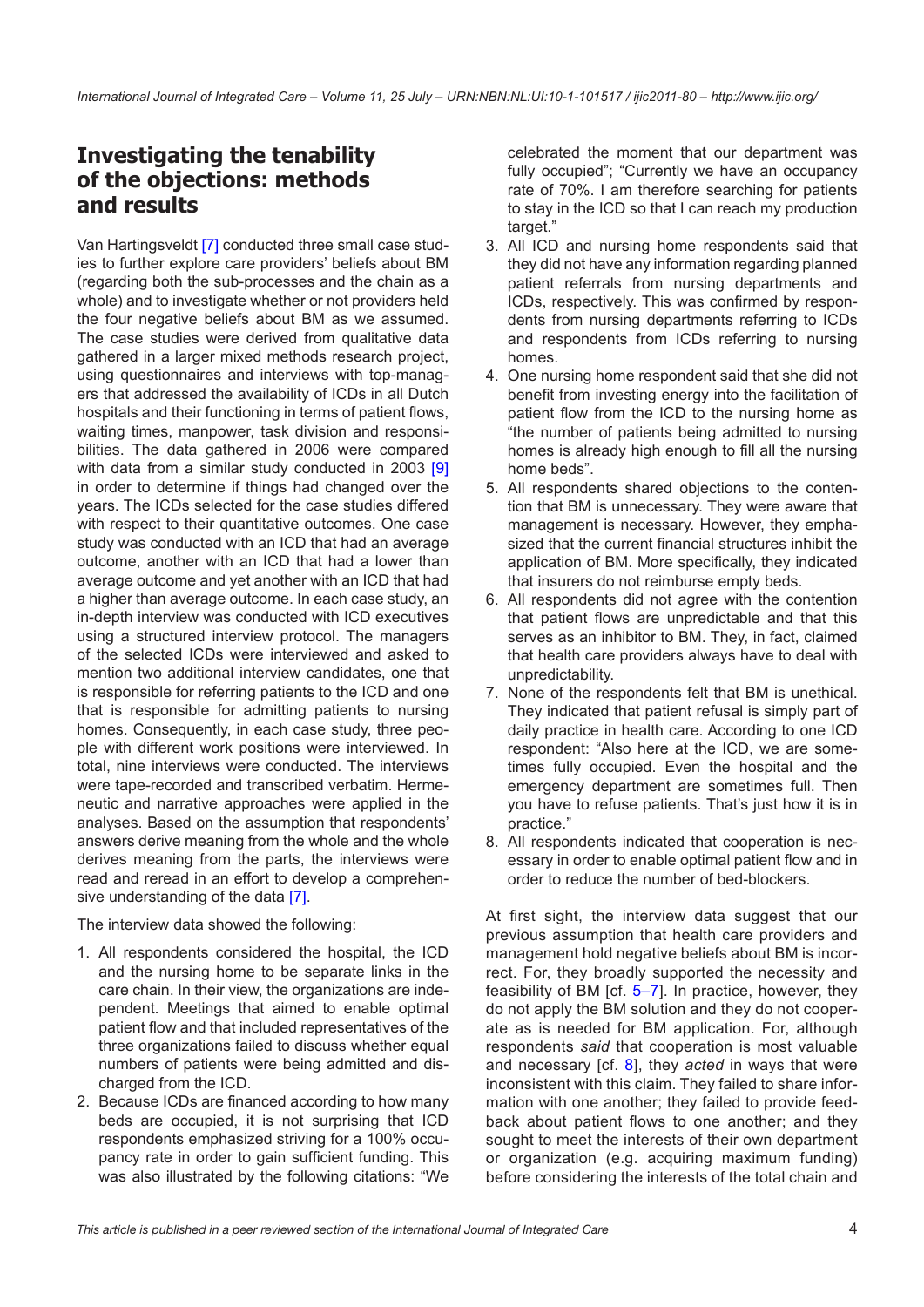its patient flow [cf. [1–4](#page-7-0)]. They quite simply failed to cooperate in ways that are imperative to the success of BM. Such a paradox between words and actions has previously been referred to as skilled incompetence by Argyris [[35](#page-8-0)].

In order to shed light on why, when it comes to cooperation, respondents' actions did not coincide with their words, we will further explore the inhibiting and promoting conditions for cooperation below.

# **Exploring cooperation**

In seeking to understand cooperation between organizations, organizational units or professionals in health care, we have opted to borrow from organizational theories and literature on integrated care. Organizational theories claim that organizational operations, like cooperation, communication, governance and knowledge transfer, are, in the end, determined by actions. Actions are, in turn, dependent on the willingness and ability of those involved [\[36–39](#page-8-0)].

Many conditions contribute to willingness and ability to act.

#### **Willingness**

One of the basic conditions for willingness to cooperate is the presence of interdependency between the organizations involved [\[39–41](#page-8-0)]. In health care, interdependency among providers is rapidly increasing as pressure to coordinate services and deliver integrated care is increasing [[2](#page-7-0), [4](#page-7-0), [42,](#page-8-0) [43](#page-8-0)]. A second basic condition for willingness to cooperate is the presence of at least one common goal [\[5,](#page-7-0) [39](#page-8-0), [44\]](#page-8-0). In health care, common goals are often construed in one's mind but not manifested in one's actions. A third basic condition is that the cooperation contributes to the department or organization's own goals [\[44](#page-8-0)–[47](#page-8-0)]. With the resource dependency theory [[41\]](#page-8-0) in mind, we assume that interdependency increases when the number and weight of common goals and the benefits of cooperation for the organization's involved increases. We also assume that greater willingness generates more opportunities to act.

### **Ability**

In order to act, one must also have means. Means include money, personnel, time, equipment and accommodation. In health care, means are always scarce. To make matters worse, cooperation always requires transaction costs in order to generate revenues later [\[48](#page-8-0)]. This combination of scarce resources and transaction costs for cooperation does not promote providers' abilities to cooperate. Furthermore, limited ability is likely to reduce willingness. In most health care systems, the availability of means is dependent on legal and financial structures and regulations [[3](#page-7-0), [34](#page-8-0), [49](#page-9-0)]. Many legal frameworks are ambiguous when it comes to promoting cooperation in health care. Most countries have some laws and regulations fostering cooperation and others that hinder cooperation [[5](#page-7-0), [33](#page-8-0), [49](#page-9-0)]. The availability of means is also dependent on managerial capabilities [[38,](#page-8-0) [50\]](#page-9-0), especially political and negotiating skills but also certain leadership characteristics, such as transformational leadership (vision, ability to motivate and convince) and intrinsic personal leadership features, such as charisma, charm and attractiveness [[38,](#page-8-0) [50–53\]](#page-9-0). Our previous research on integrated care revealed that managerial capabilities, especially leadership features and behavior, were strongly related to success or failure of integrated care networks [[44,](#page-8-0) [46](#page-8-0), [47\]](#page-8-0).

#### **Perceptions, routines, principles and beliefs**

Cooperation is not simply determined by promoting and inhibiting conditions. In the real world, the willingness and ability to act in cooperative ways is also dependent on the answers to two questions. The first is, 'How do those involved perceive the abovementioned conditions?' [cf. [37,](#page-8-0) [39](#page-8-0), [41](#page-8-0)]. According to the Thomas Theorem—"If men perceive things as real, they are real in their consequences" [\[54](#page-9-0)]—the perception of the situation affects the actions taken. We must therefore explore whether those involved are really aware of their interdependency. Do they perceive common goals? Do they think cooperation will benefit their own goals? Do they see possibilities to acquire additional means? The second question concerns the extent they are able to change the routines, principles and beliefs (RPBs) employed in their daily work in order to achieve successful cooperation. We must ask if they are able to shift their focus from their own organization or department to the chain as a whole. Are they able to find solutions for financial problems and develop trust in their partners instead of harboring distrust and prejudice? Are they able to replace their belief in their own power with a belief in shared power? We assume that both aspects are also mutually dependent. It is likely that the ability to change RPBs is in part dependent on perceptions while RPBs also impact perceptions. As such, perceptions and RPBs enforce and reinforce one another. This is a vicious cycle and experience has taught us that breaking vicious cycles is often a laborious endeavor.

[Figure 2](#page-5-0) provides an overview of the conditions necessary for cooperation.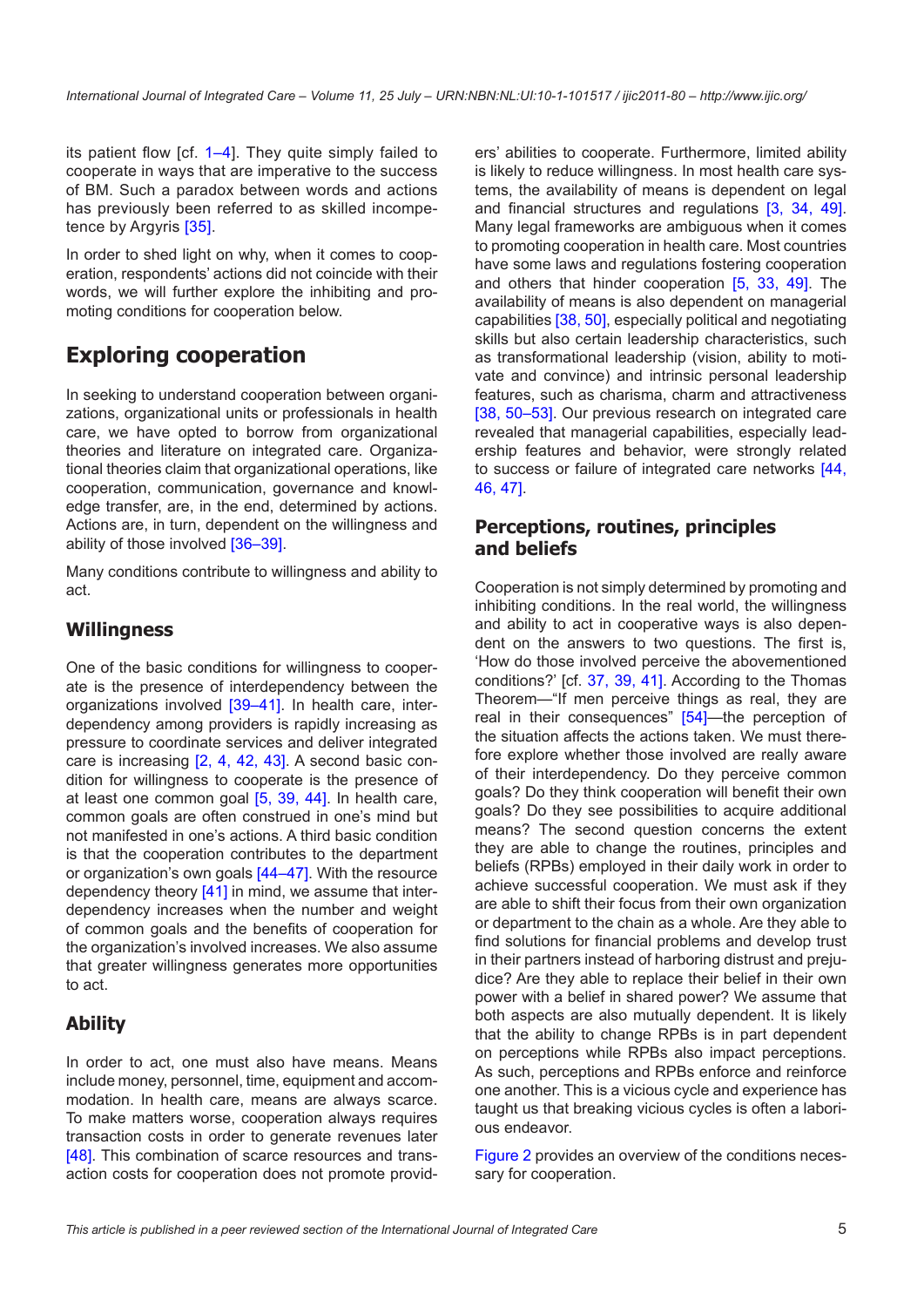<span id="page-5-0"></span>

**Figure 2.** Conditions for cooperation.

# **Discussion and conclusion**

With respect to the ICD case, we must question whether the Dutch hospitals and nursing homes are aware of their interdependency on a daily basis. It is quite likely that hospital staff members (doctors, interns, administrative personnel) are unaware of their dependency on nursing home capacities when admitting potential buffer patients. At the same time, nursing home staff members probably do not realize that their hampered patient flow causes waiting lists for hospitals. Furthermore, we must question whether the hospitals and nursing homes are truly aware of a common goal. Most hospitals and nursing homes do formulate common goals to improve patient flow in a formal agreement [\[7](#page-7-0), [9\]](#page-7-0) but are they really making decisions on the basis of these goals in their daily work? It is likely that some parties in some parts of the chain do not even feel that improvement of the patient flow is necessary. This seems to be the case in nursing homes where the patient flow into the nursing home is sufficient to fill the available beds. Nursing homes are thus likely to believe that a buffer is unnecessary. We must also question whether hospitals and nursing homes are really aware of BM and how it can contribute to the attainment of an organization or department's own goals. Instead, they most often consider BM to be a threat to their own goals. They may believe that BM threatens their autonomy and the acquisition of sufficient funding. At the same time, they fail to tackle the impeding factors that make BM a threat. For instance, with respect to funding, they often do not realize that it may be worthwhile fighting the prevailing system for the provision of funding. It may also be worthwhile to seek other resources or work more efficiently in order to enlarge their ability to cooperate. As such, it appears that the advantages of the ICD buffer and BM; namely improved patient flow and increased nursing home capacity due to additional beds in hospitals, is not perceived, or is at the very least, not perceived as important enough to change the RPBs of those involved.

Our conclusion is that, in health care practice, three of the four negative beliefs regarding BM can be refuted. The argument concerning cooperation, however, remains. Although the providers involved in the case studies perceived a need for cooperation, they were not able or willing to translate this into action. Their own (professional, organizational and managerial) interests took precedence. In addition, a shortage of means caused by inappropriate incentives from financiers hampered concrete efforts to improve cooperation. In fact, the financial structure may very well be used as an argument against cooperation. We must realize that the current behavior is difficult to change as it is part of a vicious cycle of RPBs and perceptions, both of which are not in favor of cooperation. More importantly, a major reason for not favoring cooperation has institutional roots [cf. [55\]](#page-9-0), more specifically, the health care system's financial structures, rules and regulations as well as its professional values (i.e. professional autonomy). In essence, providers' skilled incompetence with respect to cooperation is in part an 'institutionalized skilled incompetence' that is very difficult to tackle.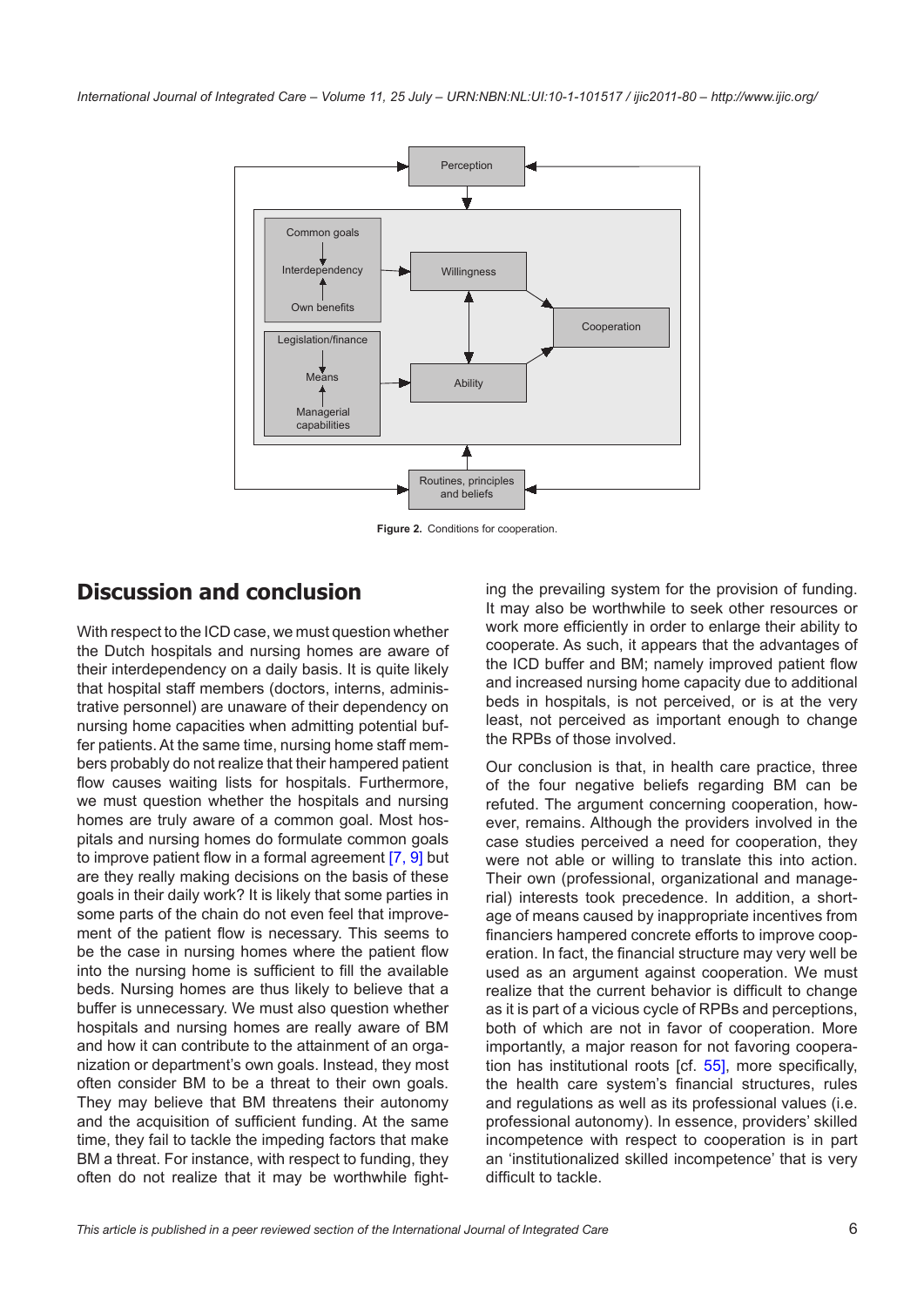In order to make BM not only theoretically feasible, but also practically applicable, the vicious cycle of perceptions and RPBs should be broken. Essentially, it boils down to a shift of focus from parts (i.e. each individual organization) to the whole (i.e. the flow between participating organizations). Only then theoretical acceptance of BM will be followed by consistent BM actions. For this to be achieved, we recommend the promotion of providers' willingness and ability to take actions which foster cooperation (i.e. the heart of our cooperation model—[Figure 2\)](#page-5-0). Two (change) strategies could be followed simultaneously: first, a *negotiating strategy*, to create win-win-situations, and second, a *learning strategy*, on how to adopt cooperation in the daily routines, anchored in people' principles and beliefs [cf. [56\]](#page-9-0). Within each strategy several interventions at the system's macro, meso or micro level are possible.

Examples of interventions related to the negotiating strategy are:

- Convincing politicians and other powerful stakeholders to change the system such that incentives for cooperation are present. Once practiced, cooperation can save costs. As this is a macro-level intervention, it is an important job for top managers, but also for occupational organizations.
- Making care providers and professionals aware of the chain perspective. Convincing them that adopting this perspective is needed to solve their bed-blocking problems and, by doing that, improve quality and save costs. More concrete: an ICD manager could stress the chain perspective and its advantages on the meso and micro levels, in discussions with medical professionals, hospital governors and nursing home managers.
- Negotiating with care insurers or health authorities in order to enlarge financial means for cooperation. It is important to stress cost savings on the macro level, related to successful cooperation. This should be part of the annual negotiations on budgets.
- Striving for funding based on cooperation between organizations (i.e. flow funding) instead of funding the participating organizations individually (as is the case now).
- Appointing a chain manager or director that can oversee the entire care process and consider the prerequisites for BM in this process. Appointment of a chain manager should be a common action on meso/micro level, i.e. the (top) managers of the organizations involved in the chain, with commitment of professionals. The chain director should be provided with the right competences, like transformational leadership [\[53\]](#page-9-0) and have appropriate negotiating skills as this can promote change in providers' RPBs.
- Drafting and signing agreements that ensure provider compliance with the BM prerequisites, including obligations and potentially even sanctions. The chain manager (at meso level) could prepare this in cooperation with the organizational managers and professionals involved.

Examples of interventions related to the learning strategy are:

- Learning to find and use other (local) sources at macro and meso levels to finance a care process that allows for the regulation of hospital intakes based on ICD bed occupancy. This learning can be stimulated in brainstorm sessions of professionals and providers involved (meso and micro level). Top managers and other motivated managers could start up this process.
- Motivating and teaching professionals and providers involved to develop common goals and to come to common adherence based on those common goals. Higher management and the chain manager could take initiatives in this direction by first mobilizing professionals who understand the chain perspective and are motivated to convince their

| <b>Strategies</b>    | <b>Interventions</b>                                            |                                                   |                                                   |
|----------------------|-----------------------------------------------------------------|---------------------------------------------------|---------------------------------------------------|
|                      | <b>Macro level</b>                                              | Meso level                                        | <b>Micro level</b>                                |
| Negotiating strategy | Convincing politicians to provide<br>incentives for cooperation | Promoting chain perspective                       | Promoting chain perspective                       |
|                      | Budget negotiations with care<br>insurers or health authorities | Appointment chain manager                         | Appointment chain manager                         |
|                      |                                                                 | Drafting and signing agreements                   |                                                   |
| Learning strategy    | Finding and using additional<br>financial sources               | Finding and using additional<br>financial sources | Finding and using additional<br>financial sources |
|                      |                                                                 | Developing common goals and<br>adherence          | Developing common goals and<br>adherence          |
|                      |                                                                 | Setting up and using virtual network              | Using virtual network                             |

**Table 1.** A framework of a multi-level strategy (including examples of interventions) to promote cooperation in order to allow for BM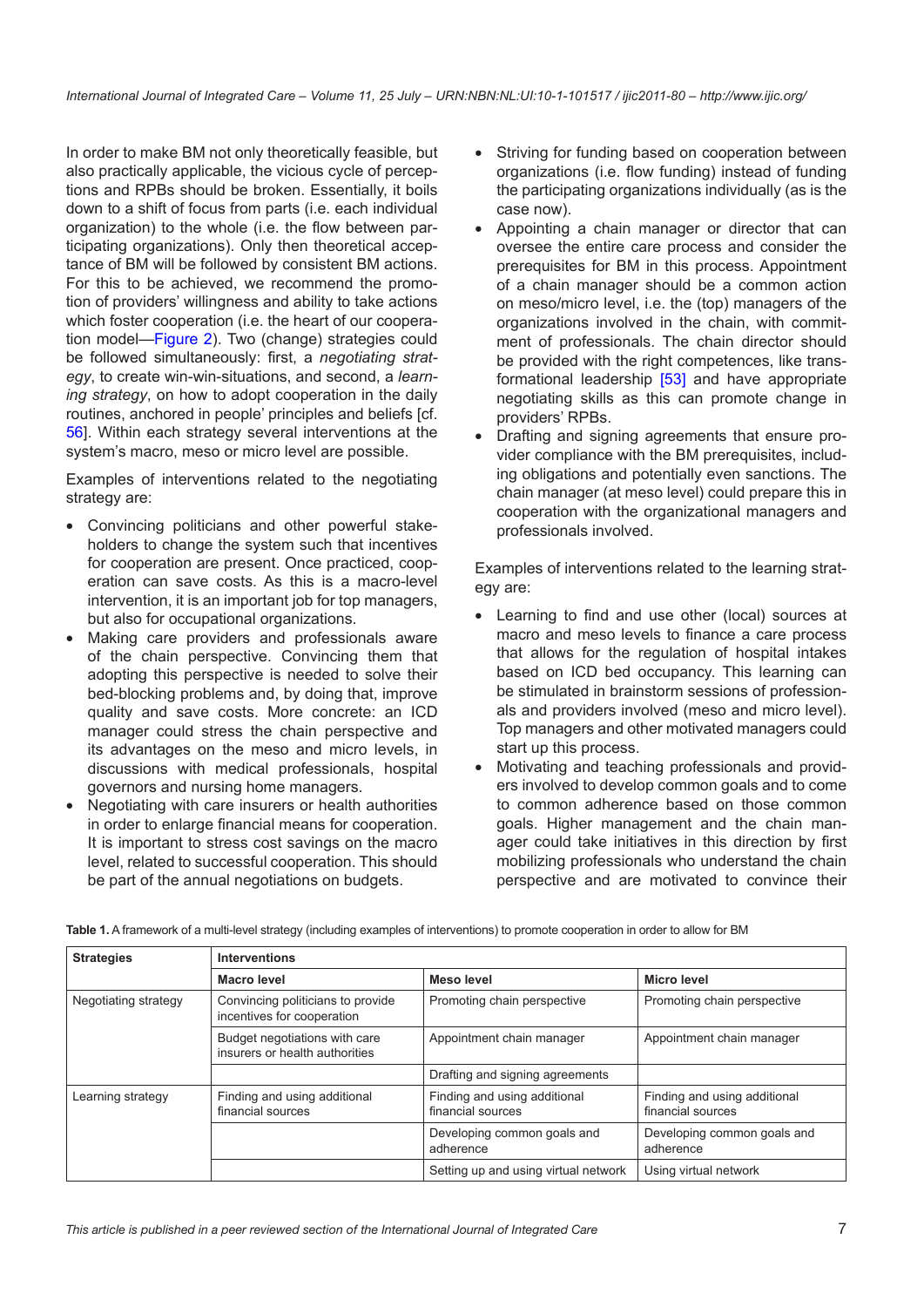<span id="page-7-0"></span>colleagues of the advantages of cooperation. So, meso and micro levels should be involved.

• Setting up a virtual network organization to manage cooperation and learn how to make use of the virtual organization (meso level). ICT is a helpful tool to execute cooperative actions, but it takes time to become familiar with using it. Use of ICT experts can be helpful, but more important is that ICT becomes part of providers' daily routines.

Table 1 gives an overview of the two strategies, and the related interventions on macro, meso and micro level of the health and social system.

The interventions described above are not complete, but mere examples. It depends of the individual situation what interventions to choose and when to apply them. In addition, we realize that the chain manager's task is not a simple one. Breaking down the non-cooperation needs time, authority and special capacities. Very important is that the chain manager is or makes him/herself accepted by those involved. If not, it will be difficult to realize the conditions for cooperation, as mentioned in [Figure 2](#page-5-0). So, the interventions require investments, and the return on investment in terms of quality and savings should be analyzed in advance.

Our conclusion is that, in health care, the failure to cooperate is a serious inhibitor of BM. Continuous persistent and purposeful efforts to improve cooperation between care providers are therefore imperative, as people often relapse into old routines, principles and beliefs.

## **Acknowledgements**

The authors thank Ron Handels, master's student at Maastricht University, for his helpful suggestions and his contribution to the visualization of the theory of buffer management [\(Figure 1\)](#page-2-0).

### **Reviewers**

**Maren Sogstad**, Associate Professor, PhD, Centre for Care Research, Gjøvik University College, Post Box 191, 2802 Gjøvik, Norway

**Birthe Dinesen**, PhD, Associate Professor, Department of Health Science and Technology, Aalborg University, Fredrik BajersVej 7 D1, DK-9220 Aalborg, Denmark

**Jason CH Yap**, MBBS, MMed (Public Health), FAMS, MBA(IS), Chief (Health Information & Innovation), Agency for Integrated Care, Singapore

### **References**

- 1. Ackerman III. The movement to vertically integrated regional health systems. Health Care Management Review 1992;17(3):81–8.
- 2. Ahgren B. Chain of care development in Sweden: results of a national study. International Journal of Integrated Care [serial online] 2003 Oct 7;3. [Cited 2011 8 June]. Available from:<http://www.ijic.org>. [URN:NBN:NL:UI:10-1-100330](http://persistent-identifier.nl/?identifier=URN:NBN:NL:UI:10-1-100330).
- 3. Hardy B, Mur-Veeman I, Steenbergen M, Wistow G. Inter-agency services in England and The Netherlands. A comparative study of integrated care development and delivery. Health Policy 1999;48:87–105.
- 4. Minkman MMN, Schouten LMT, Huijsman R, van Splinteren PT. Integrated care for patients with a stroke in the Netherlands: results and experiences from a national breakthrough collaborative improvement project. International Journal of Integrated Care [serial online] 2005 Mar 23;5. [Cited 2011 8 June]. Available from:<http://www.ijic.org>. [URN:NBN:NL:UI:10-1-100360.](http://persistent-identifier.nl/?identifier=URN:NBN:NL:UI:10-1-100360)
- 5. Raak A van, Mur-Veeman I, Hardy B, Steenbergen M, Paulus A, editors. Integrated care in Europe. Description and comparison of integrated care in six EU countries. Maarssen: Reed Business Information; 2003.
- 6. Kaltenbrunner I. Development and implementation of an orthopaedic (after care) remobilisation area. Master's thesis. Maastricht: Maastricht University; 2009.
- 7. Hartingsveldt C van. One for all, and all for one? Master's thesis. Maastricht: Maastricht University; 2006.
- 8. Mur-Veeman I, Govers M. The benefits of 'buffer management' in health care. British Journal of Health Care Management 2006;12(11):340–54.
- 9. Verhoef K. Transmurale afdelingen. Een inventariserend onderzoek naar verpleeghuisafdelingen in Nederlandse ziekenhuizen [Intermediate care departments. An inventory of nursing home departments in Dutch hospitals]. Master's thesis. Maastricht University: Maastricht; 2003. [in Dutch].
- 10. Verhoef K, Borghans I. Transmurale afdelingen. Een tijdelijke oplossing. [Intermediate care departments. A temporary solution]. *Zorgvisie* 2005;39. [ in Dutch].
- 11. Goldratt ME. The Haystack Syndrome: shifting data out of the data ocean. New York: Cronton-on-Hudson; 1990.
- 12. Goldratt ME, Cox J. The goal. 2nd revised edition. New York: Cronton-on-Hudson; 1992.
- 13. Goldratt ME, Fox R. The race. New York: Cronton-on-Hudson; 1986.
- 14. Atwater JB, Chakravorty SS. A study of the utilization of capacity constrainted resources in drum-buffer-rope systems. Production and Operations Management 2002;11(2):259–73.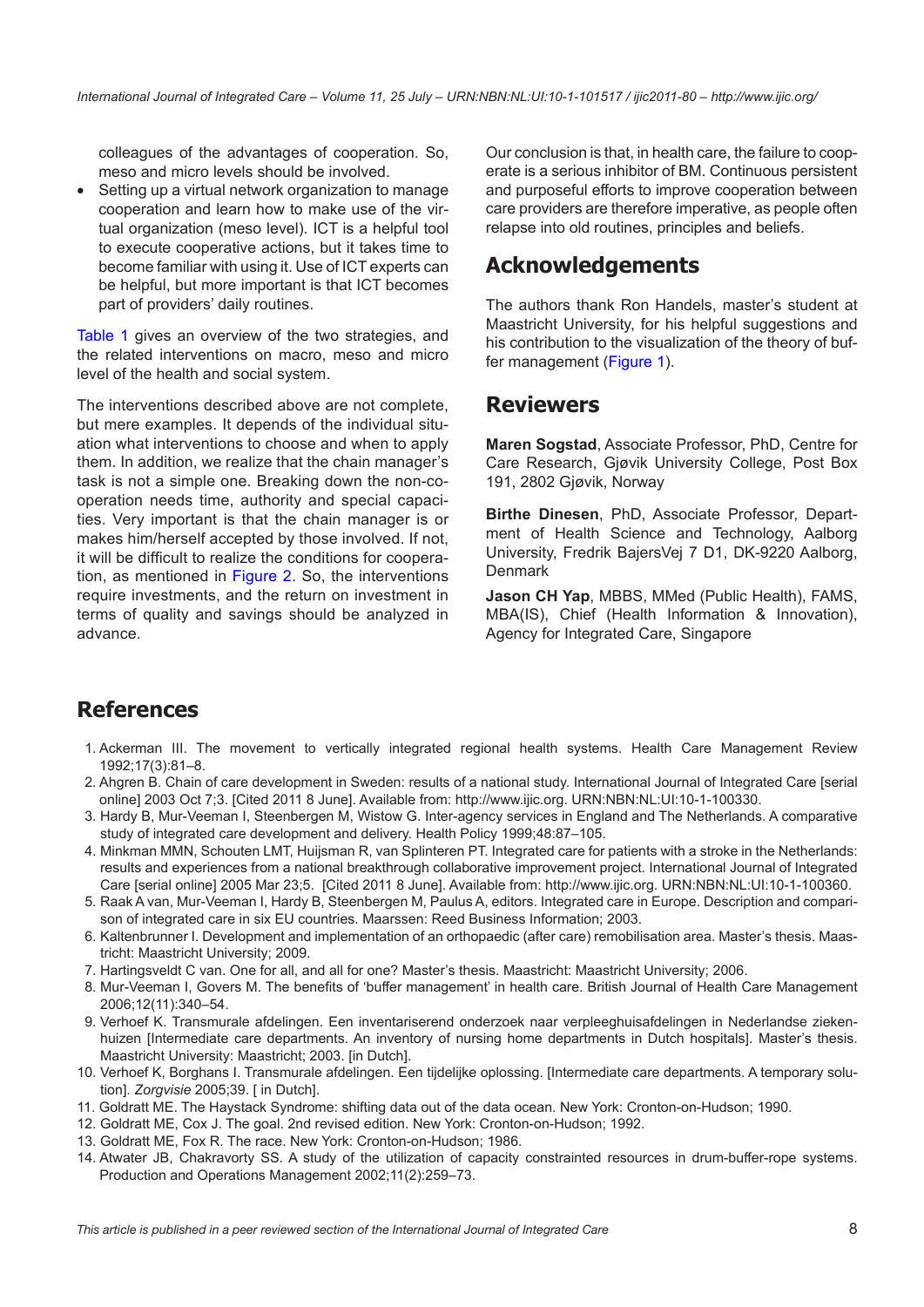<span id="page-8-0"></span>*International Journal of Integrated Care – Volume 11, 25 July – URN:NBN:NL:UI:10-1-101517 / ijic2011-80 – http://www.ijic.org/*

- 15. Gupta M, Ko HJ, Min H. TOC-based performance measures and five focusing steps in job shop manufacturing environment. International Journal of Production Research 2002;40(4):907–30.
- 16. Plenert G, Best TD. MRP, JIT, and OPT: what is best? Productions and Inventory Management Journal 1986;27(2):22–8.
- 17. Schragenheim E, Ronen B. Drum-buffer-rope shop floor control. Productions and Inventory Management Journal 1990;31(3):18–22.
- 18. Umble M, Umble EJ. Utilizing buffer management to improve performance in a health care environment. European Journal of Operational Research 2006;174:1060–75.
- 19. Bowles KH, Foust JB, Naylor MD. Hospital discharge referral decision making: a multidisciplinary perspective. Applied Nursing Research 2004;16(3):134–43.
- 20. Collier EJ, Harrington C. Discharge planning, nursing home placement, and the Internet. Nursing Outlook 2005;53(2):95– 103.
- 21. Foust J. Discharge planning as part of daily nursing practice. Applied Nursing Research 2007;20(2):72–7.
- 22. Taylor Reed Jr PA, Veith FJ, Gargiulo NJ, Timaran CH, Ohkit T, Lipsitz EC, et al. System to decrease length of stay for vascular surgery. Journal of Vascular Surgery 2004;39(2):395–9.
- 23. Watts R. Nurses' perceptions of discharge planning. Nursing and Health Sciences 2004;7(3):175–83.
- 24. Watts R, Gardner H. Factors that enhance or impede critical care nurses' discharge planning practices. Intensive and Critical Care Nursing 2005;21(5):302–13.
- 25. Hegney D, MacCartny A, Beth de la Rue M, Fahey P, Gounan D, MacDonald KM, et al. Discharge planning from the acute sector for people over the age of 65. Journal of the Royal College of Nursing 2002;9(3):15–21.
- 26. Amelsvoort PJLM. The design of work and organisation: the modern sociotechnical systems approach: an overview of the Dutch sociotechnical systems approach. Netherlands: Vlijmen; 2000.
- 27. Eijnatten FM van. The paradigm that changed the work place. Social science for social action: toward organizational renewal. Van Gorcum: Assen; 1993.
- 28. Sitter LU de, Dankbaar B, Hertog JH den. Designing simple organizations and complex jobs. Maastricht: MERIT; 1994.
- 29. Butler J. The ethics of health care rationing. Principles and practices. New York: Cassel; 1999.
- 30. Karlberg HI, Brinkmo BM. The unethical focus on access: a study of medical ethics and the waiting time guarantee. Scandinavian Journal of Public Health 2009;37(2):117–21.
- 31. Weale A. Rationing health care. Editorial. British Medical Journal 1998;316:40.
- 32. Kümpers SNS. Steering integrated care in England and the Netherlands: the case of dementia care. A neo-institutional comparative study. PhD thesis. Enschede: PrintPartners Ipskamp; 2005.
- 33. Leichsenring K, Alaszewski AM. Providing integrated health and social care for older persons. A European overview of issues at stake. Aldershot: Ashgate Publishing Ltd; 2004.
- 34. Nies H, Berman PC. Integrating services for older people. A resource book for managers. Almere: PlantijnCasparie; 2004.
- 35. Argyris C. Skilled incompetence. Harvard Business Review 1986;64(5):74–9.
- 36. Kerr S, Slocum JR. Controlling the performances of people in organizations. In: Nystrom PC, Starbuck WH, editors. Handbook of organizational design. New York: Oxford University Press; 1981.
- 37. Kümpers S, Mur I, Hardy B, Maarse H, Raak A van. The importance of knowledge transfer between specialist and generic services in improving dementia care. The International Journal of Health Planning and Management 2006;21(2):51–67.
- 38. Mintzberg H. Power in and around organizations. NJ: Prentice Hall Inc: Englewood Cliffs; 1983.
- 39. Rijk A de, Raak A van, Made J van der. A new theoretical model for cooperation in public health settings: the RDIC model. Qualitative Health Research 2007;17(8):1103–16.
- 40. Pfeffer J, Nowak P. Joint ventures and interorganizational interdependence. Science Quarterly 1976;2:398–418.
- 41. Pfeffer J, Salancik GR. The external control of organizations. A resource dependence perspective. New York: Harper and Row; 1978.
- 42. Kodner DL, Kyriacou C. Fully integrated care for the frail elderly: two American models. International Journal of Integrated Care [serial online] 2000 Nov 1;0. [cited 2011 8 June]. Available from: [http://www.ijic.org.](http://www.ijic.org) [URN:NBN:NL:UI:10-1-100253.](http://persistent-identifier.nl/?identifier=URN:NBN:NL:UI:10-1-100253)
- 43. Kodner DL, Spreeuwenberg C. Integrated care: meaning, logic, applications, and implications—a discussion paper. International Journal of Integrated Care [serial online] 2002 Nov 14;5. [cited 2011 8 June]. Available from: <http://www.ijic.org>. [URN:NBN:NL:UI:10-1-100309.](http://persistent-identifier.nl/?identifier=URN:NBN:NL:UI:10-1-100309)
- 44. Leurs M. A collaborative approach to tailored whole-school health promotion—the schoolBeat study. PhD thesis. Maastricht University. Enschede: PrintPartners Ipskamp; 2008.
- 45. Bohlmeijer E, Ruland E, Raak A van, Mur-Veeman I, editors. Procesmanagement in public health. Ontwerp, Analyse & Verandering [Process management in public health. Design, analysis & change]. Utrecht: Trimbos Instituut; 2005. [in Dutch].
- 46. Leurs MTW, Mur-Veeman IM, Sar R van de, Schaalma HP, Vries N de. Diagnosis of sustainable collaboration in health promotion—a case study. BMC Public Health 2008;8:382.
- 47. Raak A van, Jongerius-de Gier G, Massop J, Mur-Veeman I. Brug tussen gisteren en morgen. Zorgvernieuwing als veranderingsstrategie voor een betere zorg in de toekomst. Evaluatie Programma Zorgvernieuwingsprojecten Thuiszorg van WVC. Eindrapportage [Evaluation of twelve integrated care projects in The Netherlands. Final report]. Maastricht: Datawyse Universitaire Pers; 1993. [in Dutch].
- 48. Raak A van, Paulus A, Merode F van, Mur-Veeman I. Integrated care management: applying control theory to networks. Journal of Management in Medicine 1999;13(6):390–404.